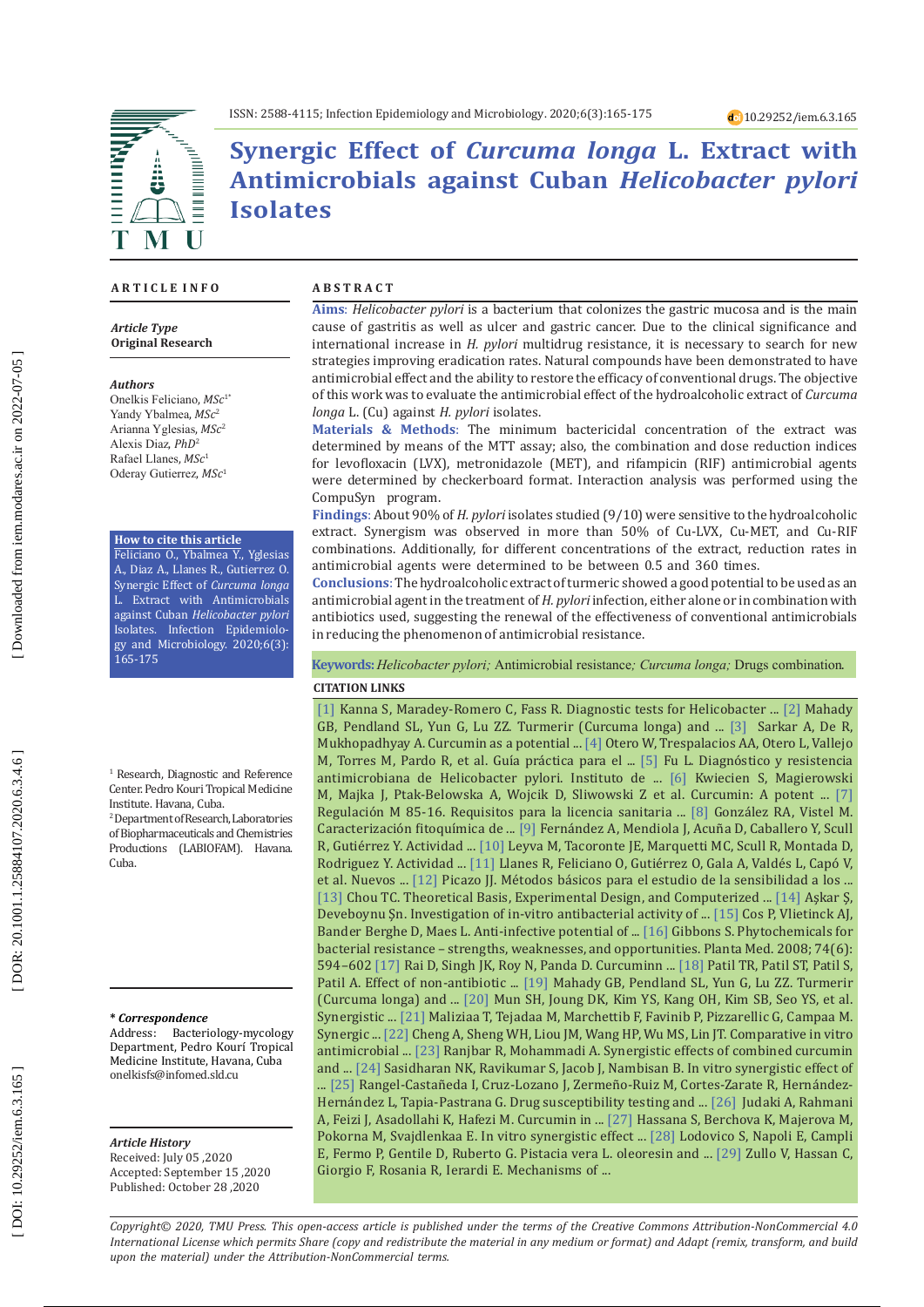# **Introduction**

*Helicobacter pylori* infection is common worldwide, and it has been estimated that more than 60% of the population is infected by this microorganism [1]. Several studies have indicated that persistence of infection of this bacterium and the effect of virulence factors are associated with the development of different gastroduodenal diseases such as chronic gastritis, peptic ulcer, MALT-type lymphoma, and gastric carcinoma. In 1994, the Cancer Research Agency classified *H. pylori* as a type I human carcinogen<sup>[2]</sup>. For the control of gastroduodenal diseases as a consequence of *H. pylori* infection, eradication is the most appropriate solution. Standard regimens for the treatment of *H. pylori* infection include various types of antimicrobials and proton pump inhibitors [3]. However, the widespread use of antimicrobials has conditioned the high rates of antimicrobial resistance worldwide. In 2017, the World Health Organization listed 12 bacteria that threaten human health, among which high priority was given to clarithromycin-resistant *H. pylori* [4]. In a recent study in our laboratory, *H. pylori* showed 95% resistance to metronidazole and  $25\%$  resistance to clarithromycin  $[5]$ . These findings highlight the need to develop new antibacterial agents against bacterial infection with high efficacy, safety, and costeffectiveness, which could be directed at specific cell targets.<br>Plant-derived compounds

Plant-derived compounds have been demonstrated to possess therapeutic and chemopreventive potential against different chronic diseases such as cardiovascular, neurodegenerative, and neoplastic diseases [3]. Dietary components in spices, nuts, vegetables, and fruits have been shown to suppress carcinogenesis *in vitro* [2]. Polyphenols with their effective antioxidant and anti-inflammatory properties, modulating important signaling molecules,

are of great pharmacological interest. Catechins in green tea, lycopene in tomatoes, resveratrol in grapes and red wine, quercetin in apples and onions, as well as curcumin in *Curcuma longa,* to name a few, have shown considerable anticarcinogenic effects on various organs (skin, liver , chest, lung, and prostate).

Curcumin is a yellow polyphenolic pigment found in the roots of *C. longa* plant. This plant is a member of the Zingiberaceae family and grows mainly in India and Southeast Asia<sup>[6]</sup>. Some studies suggest that turmeric has various properties such as antiinflammatory, antioxidant, anticancer, antiproliferative, antifungal, and antimicrobial activities  $[2-3]$ . Regarding this last property, India is one of the countries that offers the most studies on this subject [6].

Internationally, in recent years, an increase in the use of herbal products for medical purposes has been observed, leading to the issuance of regulatory standards by the World Health Organization. In Cuba, the State Center for Quality Control of Medicines (CECMED) has established new policies and legal frameworks to ensure the quality, safety, and efficacy of herbal products. This study aimed to include several medicinal plants in the Cuban Pharmacopoeia of Medicinal Plants based on experimental data, among which is *C. longa* [7]. So far, studies carried out in our country on *C. longa* have addressed its phytochemical properties [8], antiparasitic activity against the causative agent of malaria [9]; and insecticidal activity against the genus Aedes  $[10]$ , but its antimicrobial activity has not yet been addressed. It would be interesting to study *C. longa* in Cuba because of the pleotropic activities of the extract, the possible variation in the polyphenol content of this plant grown in different geographical areas of the world, and the risk of emergence and prevalence of multidrug-resistant (MDR) *H. pylori* isolates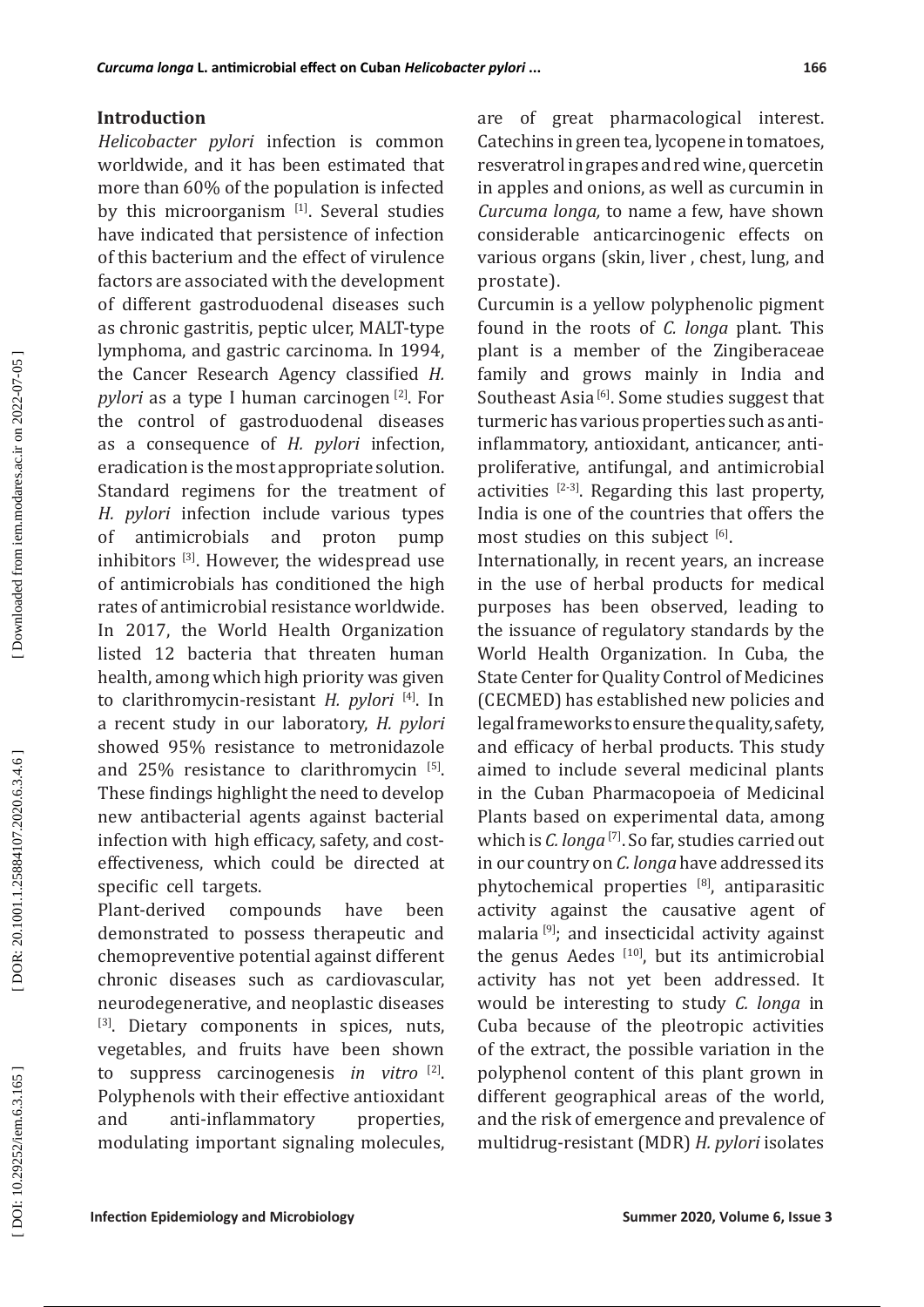**167**

**Objectives:** The aim of this study was to evaluate the antimicrobial effect of *C. longa* in combination with conventional drugs against Cuban *H. pylori* strains.

## **Materials and Methods**

**Collection of plant material and preparation of the hydroalcoholic extract of** *C. longa*: The rhizome of *C. longa* L. plant was collected from the province of Pinar del Rio. The selection of plant material for the subsequent preparation of the extract was done by taking into account the classification of trees in the National Botanical Garden (registration number: 9700178). The collected plants were transferred to the Chemical, Pharmaceutical, and Plastic Units belonging to LABIOFAM, where the extract was prepared in hydroalcoholic form.

For the preparation of the turmeric extract, the plant material was dried at room temperature and pulverized, then the extraction process was carried out by maceration for 7 days in 80% ethanol according to the Public Health Branch Standard 311<sup>[7]</sup>. The liquid obtained was extracted by decantation, filtered on filter paper, and packed in glass containers. The solvent was removed by evaporation under reduced pressure for 24 hours. At the time of use, the dry extract was weighed and diluted in 70% ethanol to obtain a hydroalcoholic solution at a concentration of 10 mg/mL. This solution was transferred to the Helicobacter National Reference Laboratory (HNRL) of IPK and stored at 4°C until further evaluation.

*H. pylori* **isolates and culture conditions**: For the evaluation of the extract antimicrobial effect, 10 isolates were selected from the strains which were isolated from patients with gastroduodenal symptoms and conserved at -80ºC in tryptone soy broth plus 20% glycerol in HNRL. The strains selection was based on the resistance phenotype. Of the 10 isolates included, 7

were resistant to some of the antimicrobials used in the first-, second-, and third-line therapy (metronidazole, clarithromycin, levofloxacin, and rifampicin), and 3 were resistant to at least three antimicrobial families (MDR isolates). The susceptibility values were determined in a previous study [5]. The reference strain *H. pylori* ATCC 43504 was used in different studies.

The isolates were seeded on Columbia agar medium (Biolife, Italy) supplemented with 10% ram blood, 1% fetal bovine serum (Biochrom, Germany), and VCNT as an inhibitory supplement (vancomycin, colistin, nystatin, and trimethropim) (Biolife, Italy). The plates were then incubated under microaerophilia conditions (10%  $CO_{2'}$ , 5%  $O_{2'}$ and 85%  $N_2$ ) (Campy Packs, Oxoid sachets) 2 in a 2.5 L jar (Oxoid, England) for 72 hours at 37 **°**C. For the re-identification of *H. pylori* colonies, urease tests and Gram staining were performed [11]. Bacterial suspensions were prepared with a turbidity similar to McFarland Scale 3 (1x10 8 CFU/mL) in Brain-Heart broth (Biolife, Italy) with enrichment and inhibitory supplements of Vitox (Biolife, Italy) and VCNT (Biolife, Italy), respectively. **Determination of** *C. longa* **extract inhibitory concentration against** *H. pylori* **isolates** : The evaluation of the extract antimicrobial effect against the standardized Brucella broth culture, prepared as described above, was performed by means of the 96-well microtiter-plate method (Greiner BioOne, Germany). To do so, 50 μL of *H. pylori* bacterial suspension dissolved in Brucella broth culture medium was added to a flat-bottom 96-well cell culture plate in the presence of double serial dilutions of turmeric with different concentrations (3.12-200 µg/ mL) in a final volume of 100 µL. Dimethyl sulfoxide (DMSO) as a solvent was evaluated under conditions similar to the extract. Bacteria dissolved in culture medium with no treatment represented growth control. The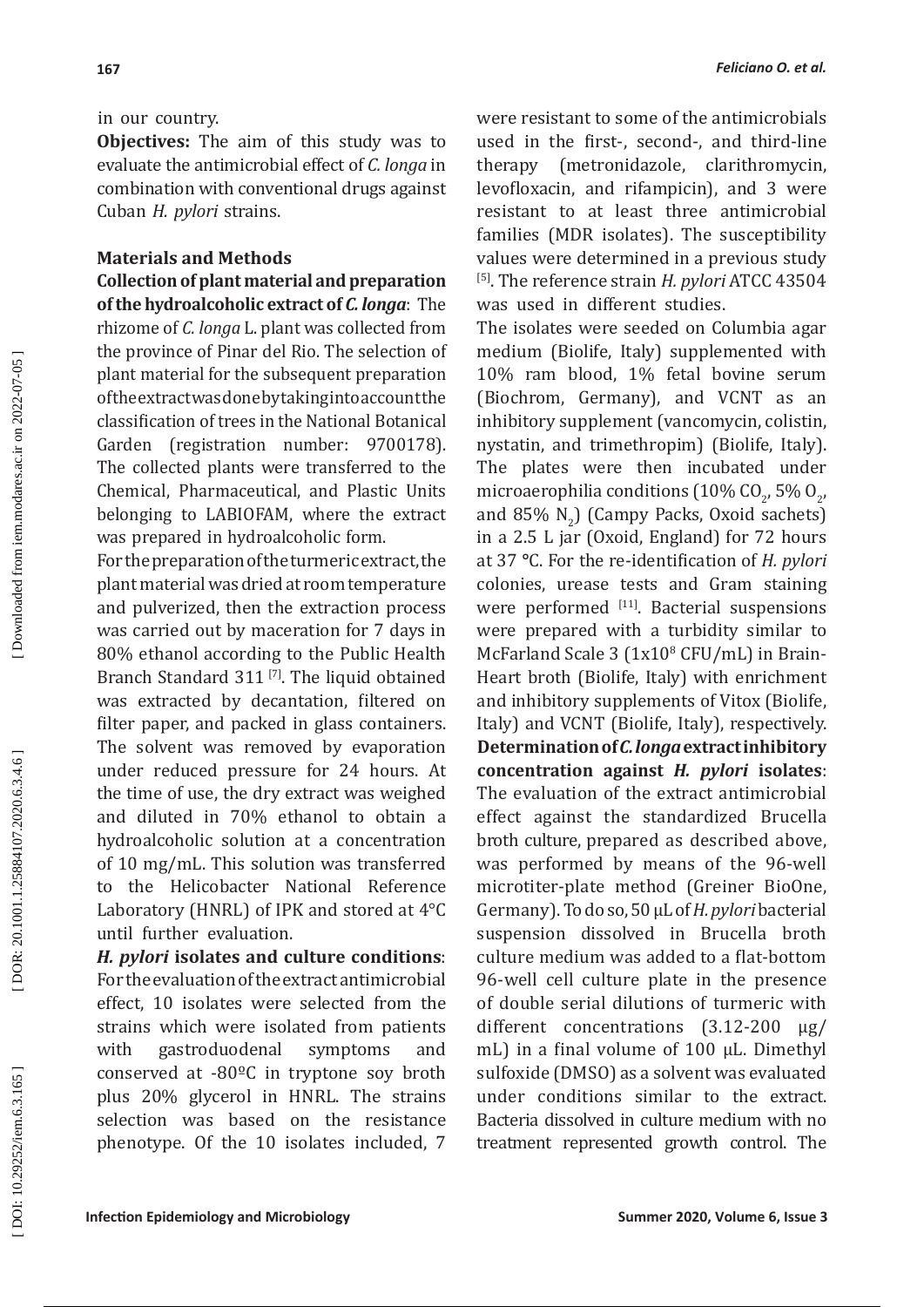antimicrobial metronidazole in a concentration range of 2-256 µg/mL was used as the reference drug. The plates were incubated for 24 hours at 37 °C, then 3- (4,5-dimethylthiazol-2-yl) -2,5 diphenyl tetrazolium (MTT) (0.5 mg/ mL) was added to all wells, and the plates were incubated for an additional 3 hours. After the incubation period, 80 µL of DMSO was added, and the plates were incubated for an additional 15 minutes.

Absorbance was measured by an ELISA plate reader (Revelation Dynex Technologies, Spain) at 570 nm. The absorbance at a wavelength of 630 nm was used as reference. With the determined absorbance values, the percentage of growth inhibition was calculated using the following equation: % inhibition = 100- (A570 (BT) / A570 (NBT)) x100; where BT is the bacteria treated with the extract, and NBT is the non-treated bacteria with the extract or control. The evaluation was carried out using three replicates in each case, and three tests were performed. Using the cell viability values, the  $IC_{50}$  (concentration of the extract that reduces bacterial growth by half) was determined for each treatment. The  $IC_{50}$ values of the extract were determined from the concentration-effect curves (DO600nm/ MTT) by means of sigmoidal regression analysis (GraphPad Sofware 5.01 San Diego California, USA). The absorbance values determined in the cell viability assay were used to calculate the viability percentage using the following expression:  $\% =$  (abs treated / abs control) x 100.

*In vitro* **evaluation of the combined antimicrobial activity of** *C. longa* **extract and conventional drugs against** *H. pylori*: Evaluation of the antimicrobial activity of turmeric extract in combination with antimicrobials used in the first-, second-, and third-line therapy (metronidazole, levofloxacin and rifampin) was carried out using the checkerboard method  $[12]$ . For this purpose,

two metronidazole resistant isolates (9A and 31C), two levofloxacin resistant isolates (35C and 48A), and two rifampicin resistant isolates (12A and 20A) were selected. Double serial dilutions (from 0 to 2 times the  $IC_{\epsilon_0}$ value) of the extract and the minimum inhibitory concentration (MIC) of the antimicrobial were inoculated in a microplate under conditions similar to those described in the previous section. The affected fraction (Fa) was calculated for each treatment using the following expression: 100-percentage of viable cells/100. Fa values were entered into CompuSyn software (Program for the quantification of synergism and antagonism in drug combination, Version 1.0, ComboSyn, USA) to obtain the combination index (CI) and dose reduction index (DRI). A  $CI < 1$  is defined as synergism,  $CI = 1$  or very close to 1 is defined as additivity, and CI > 1 is defined as antagonism. While DRI > 1 and DRI <1 indicate favorable and unfavorable dose reduction, respectively, DRI= 1 indicates that there is no dose reduction  $[13]$ . Additionally, the results were also plotted in the form of an isobologram constructed using the drug combination indices according to CompuSyn program. In the isobologram, the Y axis represents the dose of *C. longa,* while the X axis shows the antimicrobial dose. The interpretation of this graph was carried out as follows: the area under the diagonal line that intercepts the two ends of both axes represents the synergism area, points on this line represent the additivity area, and the area above this line represents the antagonism area.

### **Findings**

*In vitro* **antimicrobial activity of** *C. longa* **extract against** *H. pylori* **isolates:** As shown in Table 1, the extract of *C. longa* showed antimicrobial activity against 9 of the 10 *H. pylori* clinical isolates evaluated (90%). The mean inhibitory concentration values of the

DOI: 10.29252/iem.6.3.165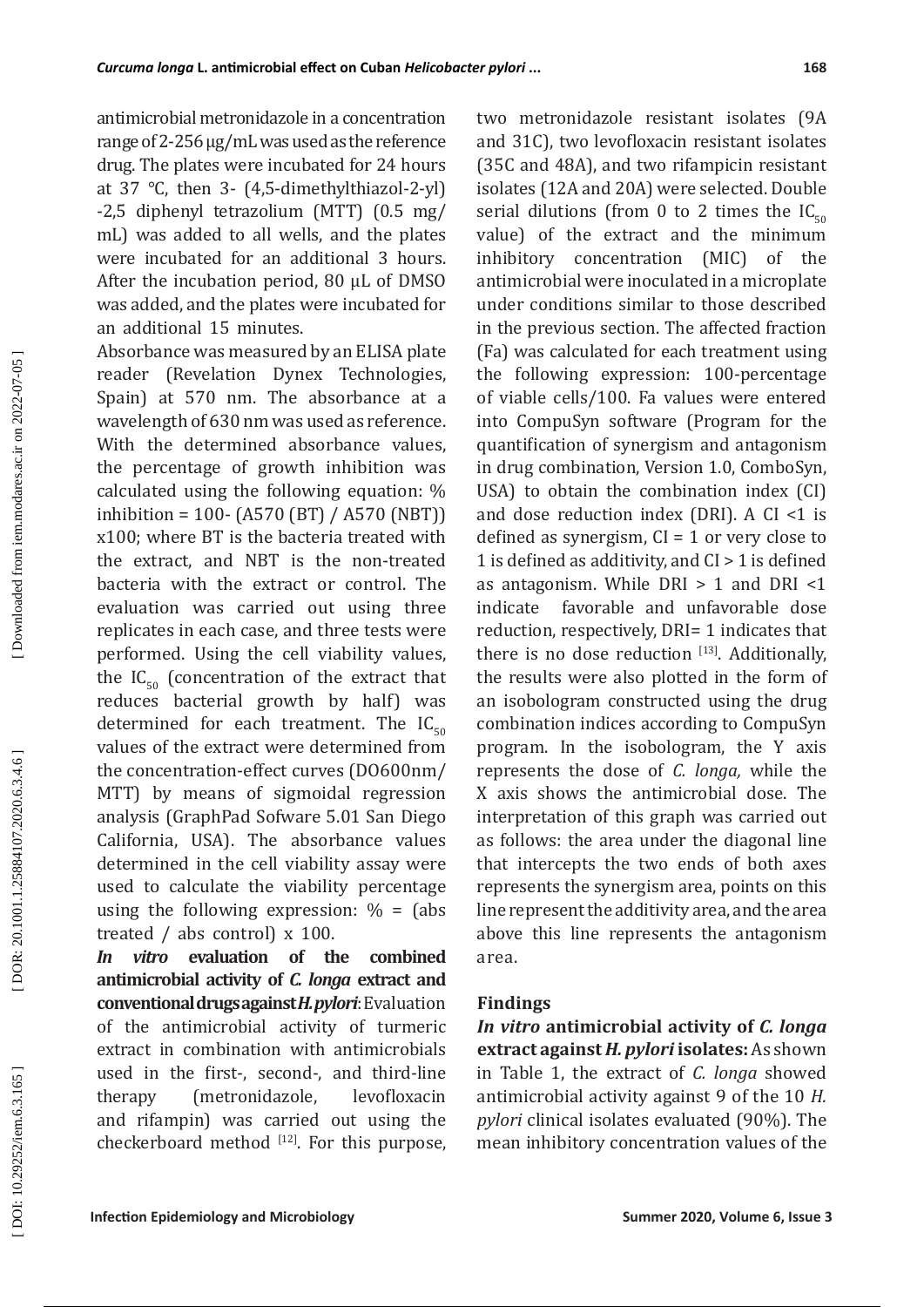| Isolates <sup>‡</sup> | $IC_{50} \pm SD$ |  |  |
|-----------------------|------------------|--|--|
| <b>9A</b>             | $0.35 \pm 0.13$  |  |  |
| 12A                   | $0.29 \pm 0.02$  |  |  |
| 14A <sup>4</sup>      | $26 \pm 4.08$    |  |  |
| 20A <sup>4</sup>      | $106 \pm 8.20$   |  |  |
| 20C <sup>4</sup>      | $120 \pm 2.83$   |  |  |
| 31C                   | $3.9 \pm 0.01$   |  |  |
| 35A                   | $1.03 \pm 0.16$  |  |  |
| 39C                   | $70 \pm 9.80$    |  |  |
| 48A                   | $1.06 \pm 0.05$  |  |  |
| <b>58A</b>            | $26 \pm 3.18$    |  |  |
| <b>ATCC 43504</b>     | $40 \pm 4.55$    |  |  |

**Table 1**) Mean inhibitory concentration  $[IC_{50}]$  values of *C. longa* extract against *H. pylori* isolates.

Legend:  $\ddagger$  laboratory code, IC<sub>50</sub>: medium inhibitory concentration, SD: standard deviation, ¥ multidrug resistant isolates. Results are presented as the mean ± SD of three independent experiments

extract against resistant and MDR isolates ranged from 0.29-120 µg/mL. Isolate 20C was found to be resistant to the extract with a value greater than 100 µg/mL.

**Combined antimicrobial effect of** *C. longa* **extract and antimicrobials on**  *H. pylori* **isolates:** When evaluating the antimicrobial effect of the combination of *C. longa* extract with antimicrobials, 36 values of combination index and dose reduction index were obtained for each isolate. The combination of *C. longa* with metronidazole and rifampicin was turned out to have antagonistic effect against isolates 9A and 12A, interactions in 9A were classified as strong antagonism. In the same strain, four points showing synergism coincided with the MIC value of metronidazole (256 µg/ mL) combined with a concentration range of 0.175 to 0.021 µg/mL of *C. longa* extract (Figure 1). The behavior of isolates 48A

and 35A was interesting since synergism with MIC was only observed for levofloxacin (32µg/mL) and low concentrations of the extract.

Numerous synergistic interactions were observed in isolates 20A and 31C due to the combination of the extract with rifampicin as well as with metronidazole, respectively. In these interactions, both the isolates also showed the highest values of dose reduction index for both products, reaching the order of 4.15 x 1014 times the MIC value of rifampicin.

As shown in the isobologram internal points, all the isolates studied affected by the synergistic effect, independently of the antimicrobial used. For example, for rifampicin and metronidazole, great synergistic and antagonistic effects were observed with values lower than the MIC of the antimicrobial. It is important to highlight the positive behavior of the combination of rifampicin with *C. longa* on the MDR 20A isolate, since in patient carrying this isolate, this antimicrobial is the only treatment option. Homogeneous behavior was only observed for levofloxacin in combination with low concentrations of *C. longa* extract, which is encouraging for this antimicrobial used in the second-line treatment.

Table 2 shows the best combination and dose reduction values for *C. longa* extract and the antimicrobials used against the 6 *H. pylori* isolates evaluated. Synergism was observed, which was even strong in some, with dose reduction values of both compounds, ranging from 1.83-28 to 287.30 times the value of the product concentration. The isolate 9A showed the best DRI values of 4.57 and 28, 287.30 times the concentration of *C. longa* extract and metronidazole, respectively. It is worth noting that isolate 20A, also resistant to the extract, showed the lowest combination rate for rifampicin, with high DRI values of 8.49 and 6,664.31 times for both drugs.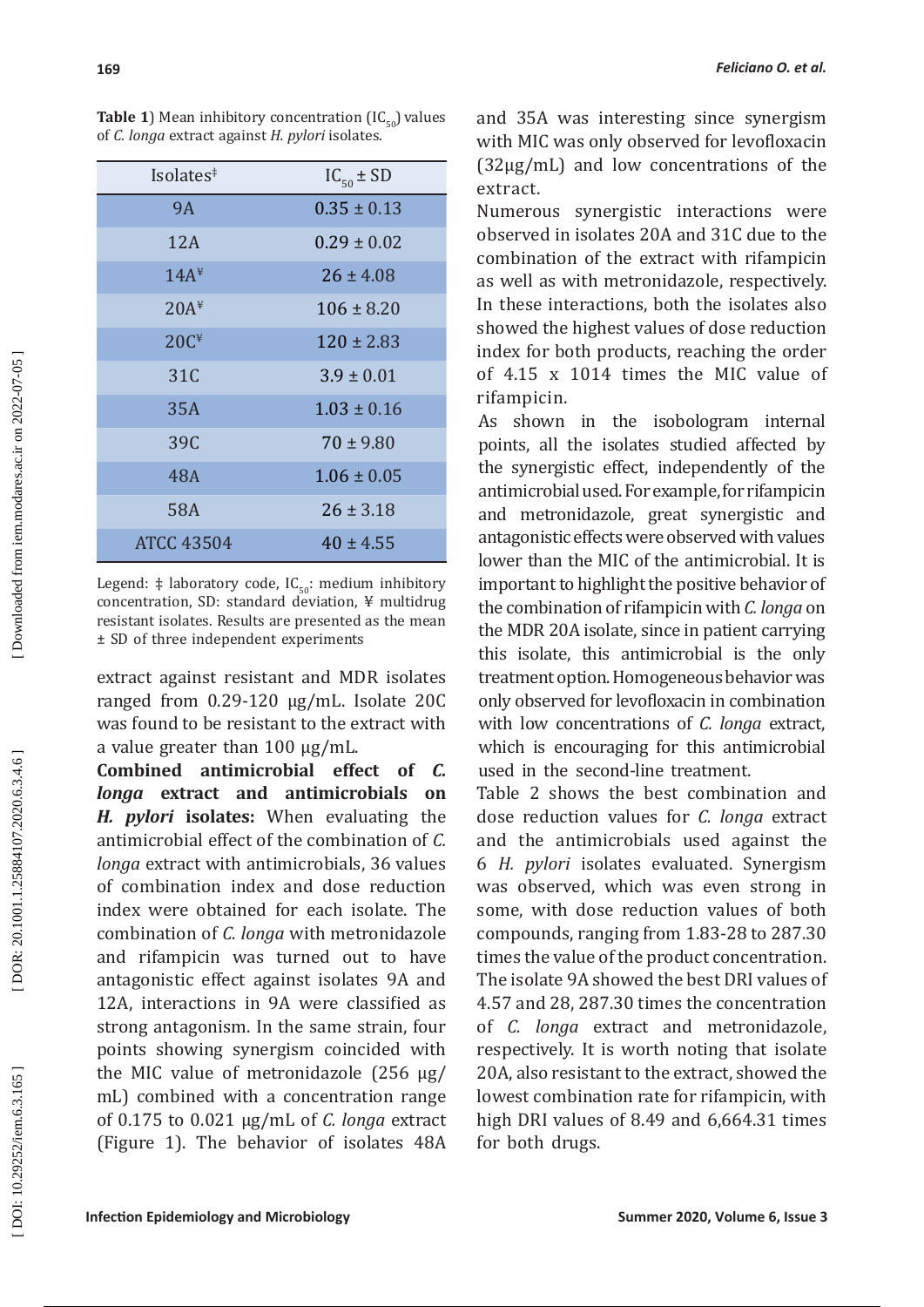

**Figure 1)** A schematic representation of the checkerboard test and the isobologram obtained with CompuSyn program Version 1.0 for the evaluation of the combined effect of *C. longa* and antimicrobials against *H. pylori* isolates 9A, 12A, 20A, 31C, 35A, and 48A. The green zone represents an antagonistic effect, the white zone represents an additive effect, and the yellow zone represents a synergistic effect. On the right side of the diagram, a isobologram is plotted, the Y axis of which represents the dose of *C. longa* while the X axis represents the dose of antimicrobial. The area under the diagonal line that intercepts the two ends of both axes represents the area of synergism, points on this line represent the additivity area, and the area above the line represents the antagonism area.

DOI: 10.29252/iem.6.3.165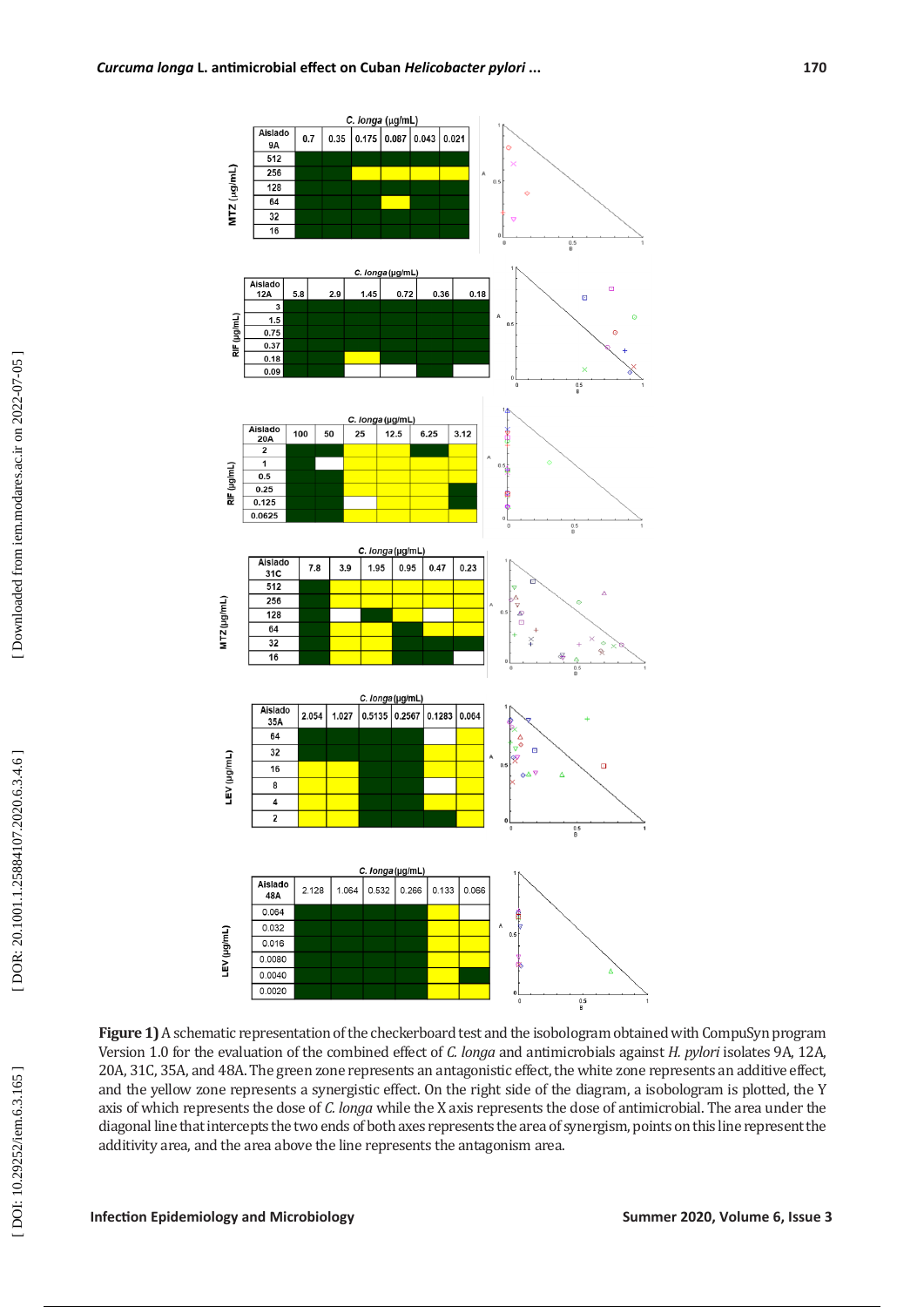| Isolates‡ | <b>AMB</b> | <b>Best</b><br><b>Combination of</b><br>$C. longa + AMB$<br>$(\mu g/mL)$ | CI    | <b>Type and Degree</b><br>of harmacological<br>interaction | <b>DRI</b><br>C. longa | <b>DRI</b><br><b>AMB</b> |
|-----------|------------|--------------------------------------------------------------------------|-------|------------------------------------------------------------|------------------------|--------------------------|
| <b>9A</b> | <b>MTZ</b> | $0.175 + 256$                                                            | 0.219 | Strong synergism                                           | 4.57                   | 28 28 7.30               |
| 12A       | <b>RIF</b> | $0.145 + 0.187$                                                          | 0.638 | Synergism                                                  | 1.83                   | 10.97                    |
| 20A       | <b>RIF</b> | $3.12 + 1$                                                               | 0.118 | Strong synergism                                           | 8.49                   | 6 6 6 4 .31              |
| 31C       | <b>MTZ</b> | $0.39 + 512$                                                             | 0.311 | Synergism                                                  | 3.65                   | 6.44                     |
| 35A       | <b>LVX</b> | $0.064 + 8$                                                              | 0.368 | Synergism                                                  | 2.87                   | 49.45                    |
| 48A       | <b>LVX</b> | $0.066 + 2$                                                              | 0.254 | Strong synergism                                           | 3.95                   | 800                      |

**Table 2**) Dose reduction indices analysis of the best combinations between *C. longa* and antimicrobials against the 6 *H. pylori* isolates.

Legend: ‡ laboratory code; AMB: antimicrobial; MTZ: metronidazole; RIF: rifampicin; LVX: levofloxacin; CI: combination index; IRD: Dose Reduction Index, IRD> 1 is considered favorable, and <1 is considered unfavorable. IC and IRD values were generated by Compusyn 1.0 program. The type and degree of pharmacological interaction was estimated according to Chou, 2006.

# **Discussion**

Antimicrobial resistance is currently of great international interest  $[4]$ . The global resistance rates of *H. pylori* to metronidazole and clarithromycin range between 26.7- 17.2%, which is higher in developing countries compared to developed countries. In a recent study carried out in Cuba, *H. pylori* isolates showed 94.7, 56.3, 25, and 6.2% resistance against metronidazole, levofloxacin, clarithromycin, and rifampin, respectively [5]. In addition, MDR strains resistant to the secondand third-line treatment were identified. Currently, a large number of investigations have been focused on the addition of medicinal plants to conventional treatments, which could increase eradication rates  $[14]$ .

In the present study, the antimicrobial properties of *C. longa* extract were evaluated against clinical isolates of *H. pylori*. International literature recommends that in order for a crude extract to be considered promising, it must have an inhibitory concentration value below 100 µg/mL [15-16].

The extract showed a good antimicrobial effect on 9 out of 10 resistant and MDR isolates evaluated with mean inhibitory concentration values between 0.29-100 µg/mL. The sensitivity shown by the strains suggests that curcumin, the active ingredient in the extract, acts by different mechanisms from antimicrobials to inhibit bacterial growth. Among these mechanisms are: 1) inhibition of dynamic assembly of FtsZ (bacterial protofilament) which polymerizes Z-shaped cell rings to promote cell division  $[17]$  and 2) inhibition of the enzyme shikimate dehydrogenase (SDH), which participates in the synthesis pathway of aromatic amino acids and folates.

The Shikimate route, as it is called, does not exist in humans or animals; thus, SDH is considered as an alternative target for treatment. Curcumin is a non-selective competitor to SDH, and in *H. pylori*, this enzyme is encoded by *aroE* gene <sup>[17]</sup>. The variation in theinhibitory concentrations observed between the isolates are due to differences in the assimilation of turmeric by the bacteria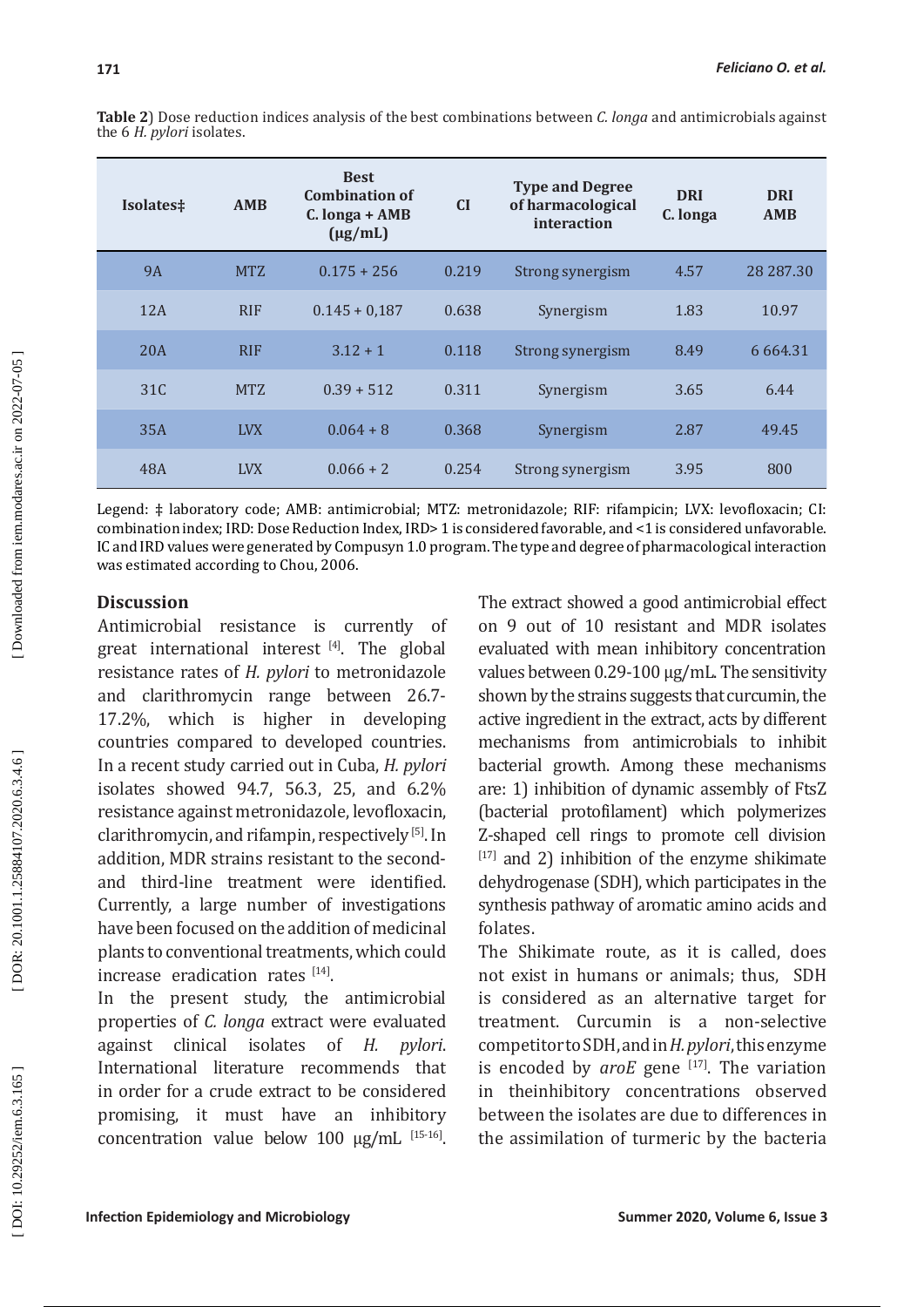and not due to genetic polymorphisms in *aroE* gene <sup>[18]</sup>.

On the other hand, one of the MDR isolates (20C) was resistant to *C. longa* extract. This could be due to differences in the intrinsic resistance to the active component of the extract or due to low concentrations of the compound with antimicrobial activity, because the extracts are a mixture of active and inactive chemical components.

There are no previous studies in Cuba, evaluating the antibacterial activity of *C. longa*. A previous investigation evaluating the turmeric extract, isolated from leaves, against *Plasmodium falciparum* parasite obtained mean inhibitory concentrations greater than 100 mg/mL  $^{[9]}$ . In another study, evaluation of 65 *H. pylori* isolates in India showed a range of inhibitory concentrations between 5-50  $\mu$ g/mL<sup>[7]</sup>. For their part, Mahady et al.  $(2002)$ <sup>[19]</sup> obtained the grow inhibition of 19 isolates of *H. pylori* using both curcumin and hydroalcoholic extract of turmeric. Although the extract has shown antibacterial activity in various studies, differences in the inhibition concentration values of the product persist. These differences are due to variations in the chemical content of the extract, which depend on the extraction method used, the method of determining antimicrobial activity, the doses evaluated, the geographical origin of the plant, as well as the stage of development and extraction of the product  $[18]$ .

Turmeric extract has also been evaluated against nosocomial pathogens such as extendedspectrum beta-lactamase-producing *Echerichia coli*, *Pseudomona aeruginosa*, resistant *Klebsiella pneumoniae*, and methicillin-resistant *Staphylococus aureus* (MRSA) with higher concentration values of  $4.87$ -78 mg/mL  $^{[20]}$ .

The use of multiple drugs makes it possible to address diverse targets, different subpopulations, or several diseases at the same time. The use of various drugs with different modes of action may also direct the effect against a certain target and

make the treatment more effective. The possible favorable benefits of developing synergism includes; 1) increasing therapeutic efficacy, 2) decreasing the dose while maintaining the same efficacy and preventing toxicity, 3) minimizing the development of antimicrobial resistance, and 4) providing selective synergism against the therapeutic target (efficacy synergism) and not against the host (toxic antagonism). For these therapeutic benefits, the drug combination has been widely used and has become a main alternative in the treatment of the most deadly diseases such as cancer and infectious diseases, including  $AIDS$  [15].

The first interactional study performed on the eradication of *H. pylori* infection was focused on a combination of macrolides and proton pump inhibitors (PPIs) [21]. In this study, researchers reported the potentiation of the macrolides effect in the presence of PPIs, lanzoprazole, and omeprazole against 38 *H. pylori* isolates. In a subsequent study by Chen et al.(2015) [22], by combining antimicrobials used in the treatment of bacterial infection, they found synergism with clarithromycin only in susceptible *H. pylori* isolates. These findings were decisive in demonstrating *in vitro* that monotherapy was not effective not only due to the antimicrobial resistance but also due to the location of bacteria in the gastric mucus, making it more difficult for a simple drug to exert its action.

The combination of *C. longa* extract with metronidazole, levofloxacin, and rifampin in the present study showed a synergistic effect on all the isolates, although in two isolates, it was only due to the antibiotic MIC value evaluated. There are not many reports in the international literature about the effect of turmeric in combination with antimicrobials against *H. pylori*. The most representative is a recent *in vivo* study on Balb/c mice inoculated with *H. pylori* <sup>[23]</sup>. No significant difference was observed between the groups of mice treated with curcumin and antimicrobials, separately,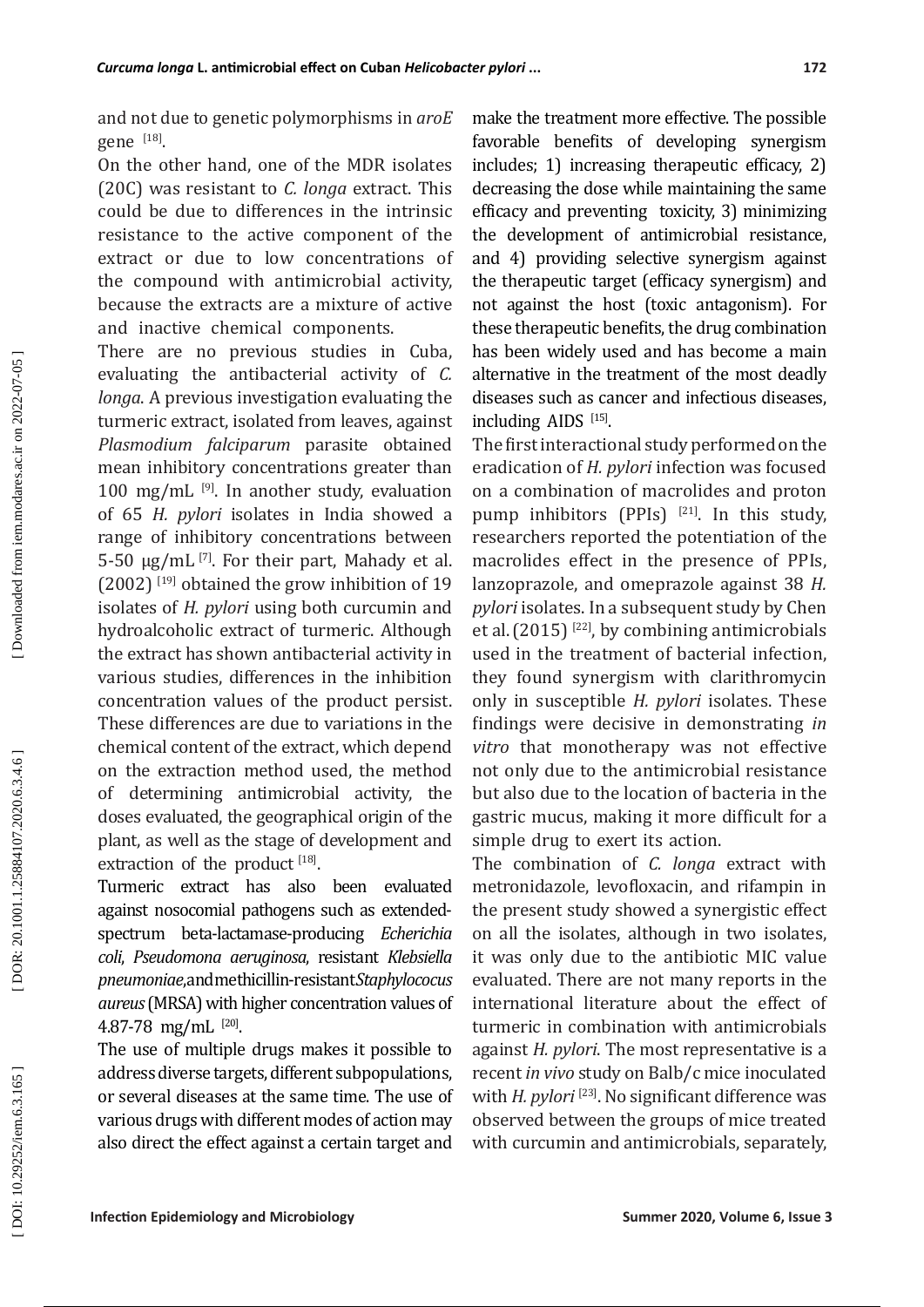but synergism was observed when combining the drugs, achieving a reduction in the levels of gastrin, IFN-γ, and some enzymes involved in lipid peroxidation in animals.

The combined antibacterial activity of turmeric extract has been explored in other resistant bacteria. Sasidharan et al. (2014) [24] used the checkerboard method and obtained a significant synergistic effect by combining turmeric with third-generation cephalosporins against bacteria associated with diarrheal diseases. Other authors obtained a reduction in the MIC of oxacillin, ampicillin, ciprofloxacin, and norfloxacin when evaluating these antimicrobials in combination with turmeric against MRSA isolates<sup>[20]</sup>. A recent study conducted on enterotoxigenic *E. coli* strains obtained a synergistic effect by evaluating three concentrations of turmeric in combination with 12 antimicrobials using the disc diffusion method  $^{[25]}$ .

Currently, there are varied studies that have shown the synergistic effects of plant extracts components in combination with different antimicrobials against *H. pylori*, with a possible improvement in eradication rates [26]. Evaluation of the aqueous extract of *Hibiscus sabdariffa* L. was shown to have a good synergistic effect in combination with clarithromycin and metronidazole against *H. pylori* isolates with a 40 and 46 fold dose reduction, respectively  $[27]$ . On the other hand, oleoresin from *Pistacia vera* L. plant in combination with levofloxacin with values lower than the MIC of natural product was shown to produce a synergistic effect by eliminating the biofilm formation of *H. pylori* MDR isolates  $^{[28]}$ .

The aforementioned reports share some commonalities in that they have been conducted on isolates resistant to antimicrobials used in conventional treatments. However, evaluation of *H.* pylori susceptible isolates could be interesting by taking into account the possible reduction in antimicrobial doses used in these cases. The authors recognize the absence of clarithromycin powder for drug combination studies as a limitation of the study. Nevertheless, it is important to denote that the mechanisms of pharmacological synergism are related to the action on multiple targets of bacterial cell wall and creating pharmacokinetic and physicochemical effects, such as improving solubility and bioavailability of compound, as well as the action on resistance mechanisms  $[29]$ . According to the best of our knowledge, this is the first work in Cuba, showing the effect of *C. longa* extract in combination with conventional drugs against *H*. *pylori* strains. Future studies would be required to better investigate the antimicrobial efficacy of each of the active compounds of *C. longa* against Cuban *H. pylori* strains.

# **Conclusion**

The extract of *C. longa* showed a good potential as an antimicrobial agent against most of the resistant and multidrugresistant *H. pylori* clinical isolates, making it a possible therapeutic alternative against the emergence of bacterial resistance. The combination of drugs with the plant extract *in vitro* caused a strong synergism with minimal inhibitory concentrations of antimicrobial as well as a decrease in the dose of both products, which make it possible to use it as a complement in the treatment of *H. pylori* infection.

**Acknowldgements**: The authors would like to thank Dr. Lianet Monzote (PhD) for his opportune advice.

**Ethical Permissions:** The protocol was approved by the Ethical Review Committee of the IPK (CEI-PK 72-18).

**Conflict of Interest:** The authors declare that there is no conflict of interest.

**Authors' Contributions**: Conceptualization: Onelkis Feliciano, Rafael Llanes and Alexis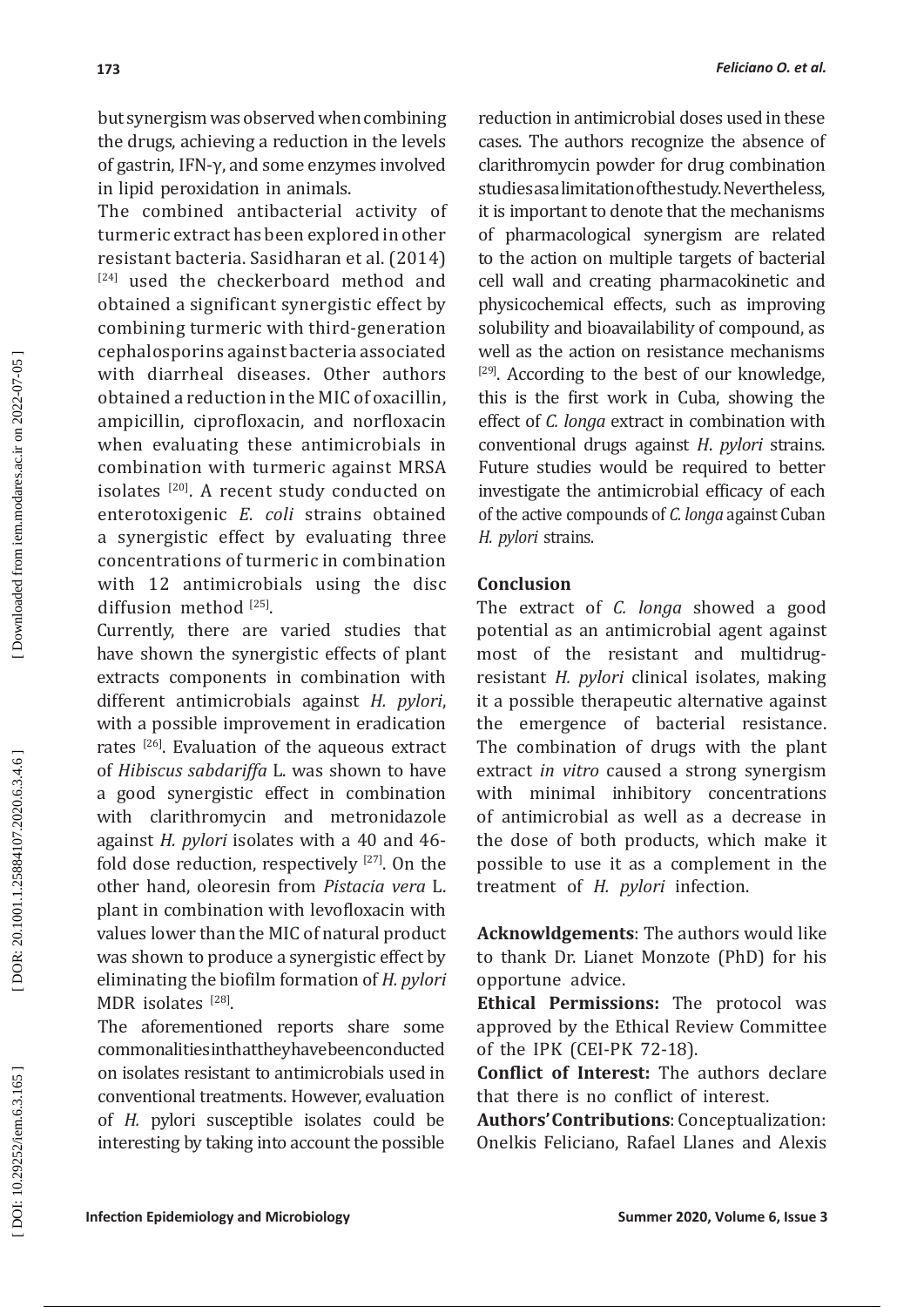Diaz; Data curation and formal analysis: Onelkis Feliciano, Yandy Ybalmea, Arianna Yglesias and Oderay Gutierrez; Investigation: Onelkis Feliciano, Yandy Ybalmea; Project a dministration: Arianna Yglesias; Supervision: Rafael Llanes. Writing of original draft: Onelkis Feliciano All authors read and approved the final manuscript. **Fundings**: Biopharmaceutical laboratories (LABIOFAM) supported this research. **Consent to participate:** Not applicable.

# **References**

- 1. Kanna S, Maradey-Romero C, Fass R. Diagnostic tests for Helicobacter pylori.<br>Gastroenterol Endosc News. 2013: Gastroenterol Endosc 11(Special edition): 51-8.
- 2. Mahady GB, Pendland SL, Yun G, Lu ZZ. Turmerir (Curcuma longa) and curcumin inhibit growth of Helicobacter pylori, a group 1 carcinogen. Anticancer Res. 2002; 22(6C): 4179-81.
- 3. Sarkar A, De R, Mukhopadhyay A. Curcumin as a potential therapeutic candidate for Helicobacter pylori associated diseases. World J Gastroenterol. 2016; 22(9): 2736-48.
- 4. Otero W, Trespalacios AA, Otero L, Vallejo M, Torres M, Pardo R, et al. Guía práctica para el diagnóstico y tratamiento de la infección por Helicobacter pylori en adultos. Rev Col Gastroenterol. 2015; 30(1): 17-33.<br>5. Fu L. Dia
- L. Diagnóstico y resistencia antimicrobiana de Helicobacter pylori. Instituto de Gastroenterología, abrilseptiembre 2018 [tesis de maestría]. Instituto de Medicina Tropical Pedro Kouri; 2018.
- 6. Kwiecien S, Magierowski M, Majka J, Ptak-Belowska A, Wojcik D, Sliwowski Z et al. Curcumin: A potent protectant against esophageal and gastric disorders. Int J Mol Sci. 2019; 20(6): 1477.
- 7. Regulación M 85-16. Requisitos para la licencia sanitaria de fabricación y

comercialización de los preparados vegetales y medicamentos naturales en los centros de producción local. Cuba. MINSAP-CECMED. Abril 2016; p áginas 1-14.

- 8. González RA, Vistel M. Caracterización fitoquímica de la Curcuma longa L. Rev Cubana Quím. 2015; 27(1): 9-18.
- 9. Fernández A, Mendiola J, Acuña D, Caballero Y, Scull R, Gutiérrez Y. Actividad antimalárica y citotoxicidad de extractos hidroalcohólicos de seis especies de plantas usadas en la medicina tradicional cubana. Rev Cub Med Trop. 2011; 63(1): 52-7.
- 10. Leyva M, Tacoronte JE, Marquetti MC, Scull R, Montada D, Rodriguez Y. Actividad insecticida de aceites esenciales de plantas en larvas de Aedes aegypti (díptera: Culicidae). Rev cub Med Trop 2008; 60(1): 78-82.
- 11. Llanes R, Feliciano O, Gutiérrez O, Gala A, Valdés L, Capó V, et al. Nuevos conocimientos sobre el diagnóstico y la resistencia antimicrobiana de Helicobacter pylori en Cuba. Rev Anales Acad Ci Cuba. 2014; 2(4): 1-9.
- 12. Picazo JJ. Métodos básicos para el estudio de la sensibilidad a los antimicrobianos. Procedimientos de microbiología clínica. 2000:1-54. Libro
- 13. Chou TC. Theoretical Basis, Experimental Design, and Computerized Simulation of Synergism and Antagonism in Drug Combination Studies. Pharmacol Rev. 2006; 58(3): 621–81.
- 14. Aşkar Ş, Deveboynu Şn. Investigation of in-vitro antibacterial activity of Curcuma longa commercial extract. Eurasian JHS. 2018; 1(1):1-6.
- 15. Cos P, Vlietinck AJ, Bander Berghe D, Maes L. Anti-infective potential of natural products: How to develop a stronger in vitro proof-of-concept. J Ethnopharmacol. 2006; 106:290–302.

DOI: 10.29252/iem.6.3.165